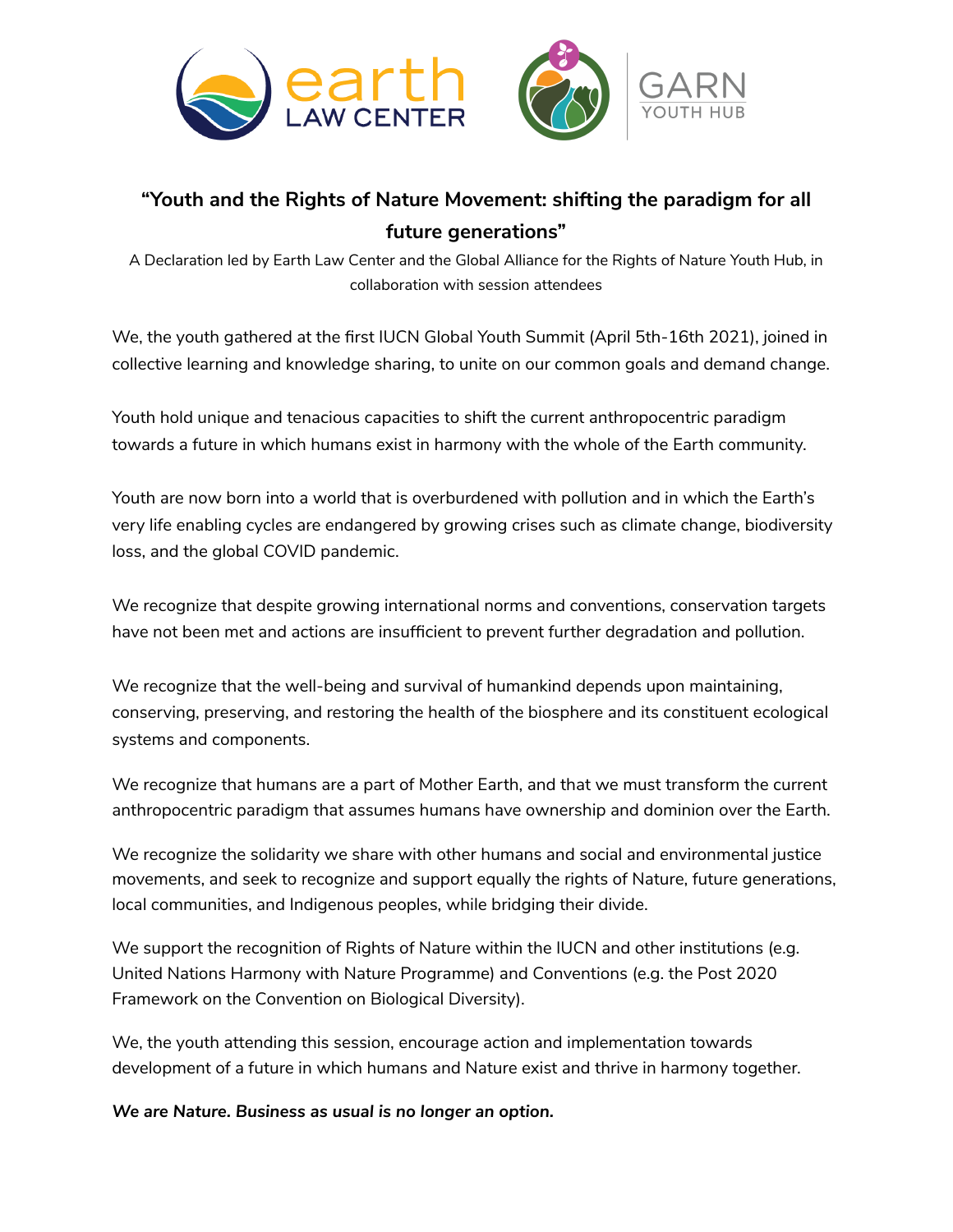## **Supporting Authority**

The international community has recognized on multiple occasions the necessity and efficiency of holistic governance recognizing the intrinsic value of Nature, in line with Earth Jurisprudence. This dynamic inscribes itself within the "Harmony with Nature" framework promoted by several UN General Assembly resolutions (e.g. A/RES/75/220); 'Rights of Nature' legal and policy changes and judicial decisions have emerged in over 20 countries.

At the IUCN World Conservation Congress (WCC) in 2012, Members of the Union passed Resolution 100: "Incorporation of the Rights of Nature as the organizational focal point in IUCN's decision making." Within this resolution, the IUCN called for the initiation of a process that would include the Rights of Nature in the IUCN as fundamental and key elements of plans, programmes and projects as well as in IUCN policy on rights, that would "contribute to a new philosophy of human well-being."

Additionally, at the 2008 WCC, IUCN passed Resolution 4.099, recognizing that "a great number of the world's languages lack an exact equivalent for the concept of 'Nature' that IUCN uses, and that, instead, the word or words they use include human beings, agrobiodiversity, and non-material realms, which are perceived as alive and often a more significant part of nature than their material counterparts….and that many of the concepts used instead of 'nature' are more holistic, and may be loosely translated in expressions such as 'Mother', 'Mother Earth', 'Mother who makes all things possible', 'Community of all beings', 'Earth community', 'Source of all', 'Self-regenerating', 'Angel', or 'Spirit.'"

Similarly, the United Nations World Charter for Nature (1982) acknowledged that "mankind is a part of nature" and that "living in harmony with nature gives man the best opportunities'' for living well. Noting that "every life form … warrant[s] respect regardless of its worth to man," the charter calls upon a moral code of conduct to guide human action in a way that treats other organisms with respect. Additionally, the charter recognizes that in the decision-making process, man's needs can only be met "by ensuring the proper functioning of natural systems."

There is a growing awareness of the importance of language, its role in determining our ethical and moral considerations towards Mother Earth, and how our perceptions and values drive conservation and law.

Additionally, in 2021, the United Nations Environmental Programme (UNEP) released the first synthesis report titled: "Making Peace With Nature'" stating that "[t]ransforming social and economic systems means improving our relationship with nature, understanding its value and putting that value at the heart of our decision-making.'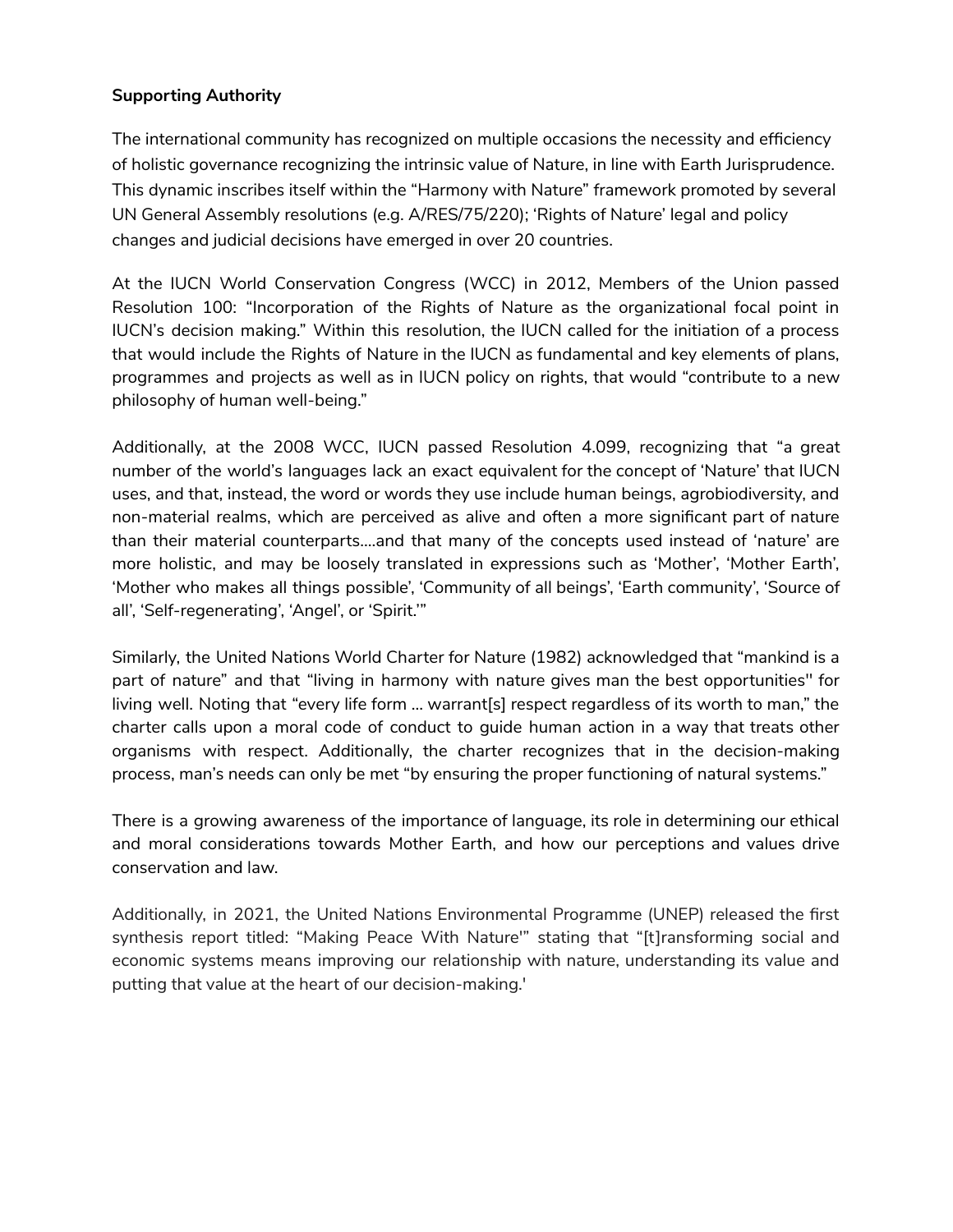## **We, the participants of the "Youth and the Rights of Nature Movement: shifting the paradigm for all future generations" sessions at the first IUCN Youth Global Summit:**

Pledge to take further action in deepening and spreading the awareness of the fundamental and inalienable rights of Nature and of future generations; to fight for systemic change alongside our individual actions.

Pledge to create additional spaces that allow youth to collaborate as equal partners in the environmental movement, noting that more care is needed for access by underdeveloped countries, marginalized groups, BIPOC communities, and all disciplines including, science, law, economics and sociology.

Pledge to ask ourselves everyday "What have I done for Nature today."

Pledge to work to restore our connection with Nature, such as through direct immersion, raising awareness in our communities through educational initiatives, and noticing (and transforming) the way we speak about and to Nature.

Pledge to take Rights of Nature beyond paper to action, to transform how we value Nature and learn and apply methods for being good stewards for Nature and future generations, including looking within our own work, organizations, and spaces to introduce Rights of Nature.

Pledge to ask our schools and universities to incorporate Rights of Nature into our curricula, and to create ways to intersect with all disciplines and studies, and instill this knowledge at a young age.

Pledge to be intersectional in our actions, language, and organizing; find and acknowledge the shared goals and support other liberation movements.

Pledge to learn more about the Indigenous lands and waters we occupy, the treaties that govern them, and how youth can support Indigenous rights and sovereignty.

Pledge to use and promote participatory science resources to empower society and help scientists generate data.

Pledge to be mindful in our consumption and daily activities, taking care to consider the impacts of our actions onto the Earth community and future generations, where our products come from, and the privileges we have.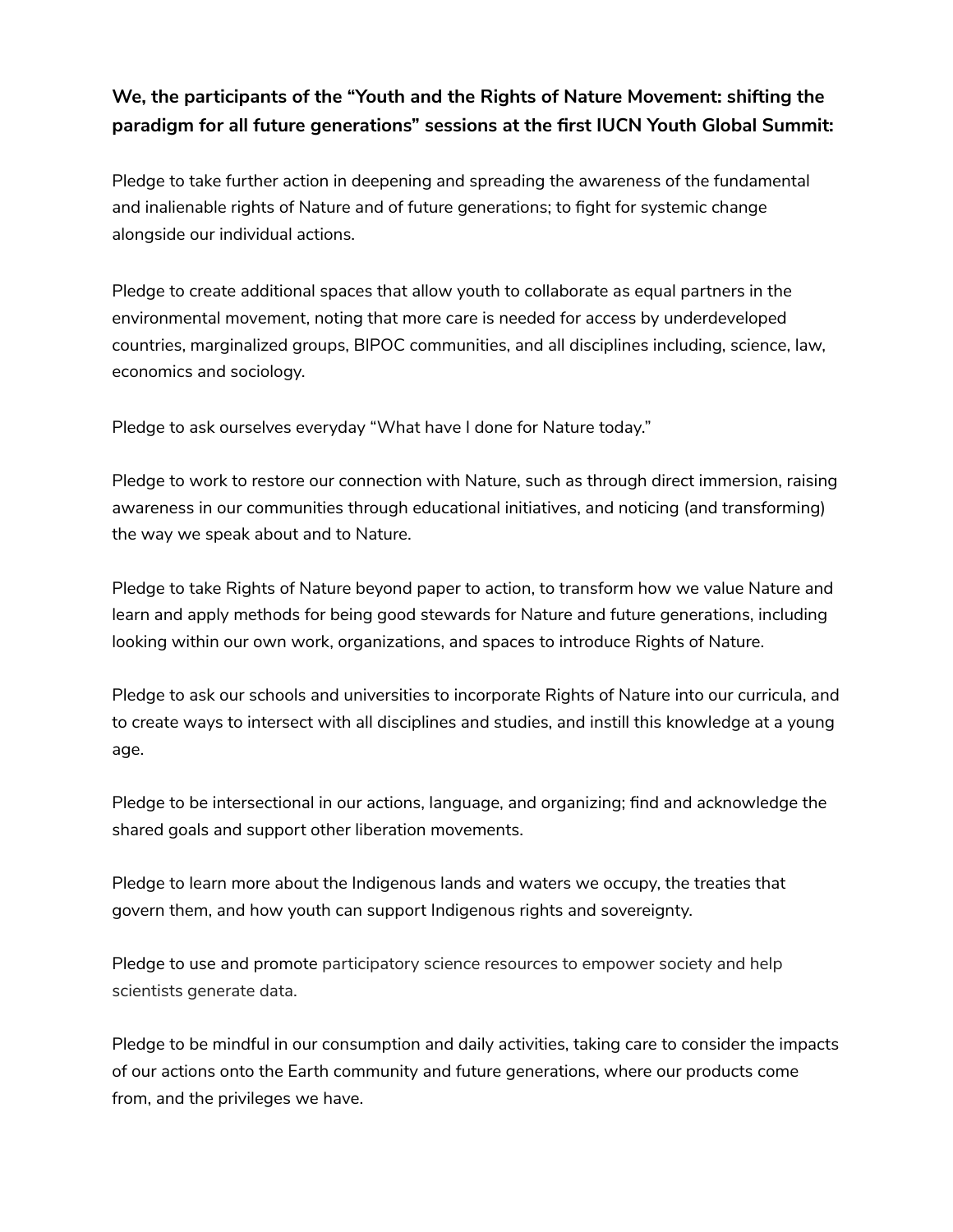## **We, the participants of the "Youth and the Rights of Nature Movement: shifting the paradigm for all future generations" sessions at the first IUCN Youth Global Summit:**

URGE the IUCN Congress, Council, Member organizations, experts, commissions, and the Secretariat to implement their commitments to Rights of Nature as identified in Resolution 100, for example through:

- ❖ Inspiring and promoting implementation and enforcement of Earth Jurisprudence and the Rights of Nature, and generating knowledge and tools (e.g. providing a platform for knowledge sharing) to enable a more comprehensive understanding of Nature/Mother Earth, and our relationship with and responsibilities to her;
	- $\triangleright$  Advocating for legal personhood for Mother Earth/Nature as a whole and in all of her forms (legal rights for rivers, the ocean, national parks etc.);
	- $\triangleright$  Interpreting human rights as Nature's rights (i.e. human right to a healthy environment is also Nature's right to a healthy environment);
	- $\triangleright$  Creating and/or promoting ways in which we understand Nature's value and place that value at the heart of our decision-making (incorporating a non consumptive value of Nature and the impacts on future generations into cost-benefit analysis);
	- $\triangleright$  Ensuring decision-making regarding human engagement with the Earth is informed (and consented) by Indigenous legal and knowledge systems emanating from an understanding of relationships rather than resource use;
	- $\triangleright$  Phasing-out/ceasing promotion of false solutions that place Nature into the marketplace, fuel degradation, and do not address the root causes of our problems, such as REDD (e.g. carbon trading);
	- ➢ Internally reflecting on the IUCN's own language and updating its statutes and policies to shift away from language equating 'Nature' to a resource and property with value derived solely from human benefit and utility (e.g. natural resource, ecosystem services) to language respecting and recognizing Nature as a living being/entity (e.g. the natural world, all life, and the Earth community);
	- $\triangleright$  Reviving and seeking passage of the 1982 World Charter for Nature;
	- $\triangleright$  Reimagining governance from an ecological/ecocentric perspective (e.g. eco-regions or bioregions);
	- $\triangleright$  Incorporating a holistic and lifestyle approach into decision-making and requiring proactive prevention and strict adherence to the precautionary principle and scientific knowledge and standards (e.g., *In dubio pro Natura*: when in doubt err on the side of Nature, a circular economy, etc.);